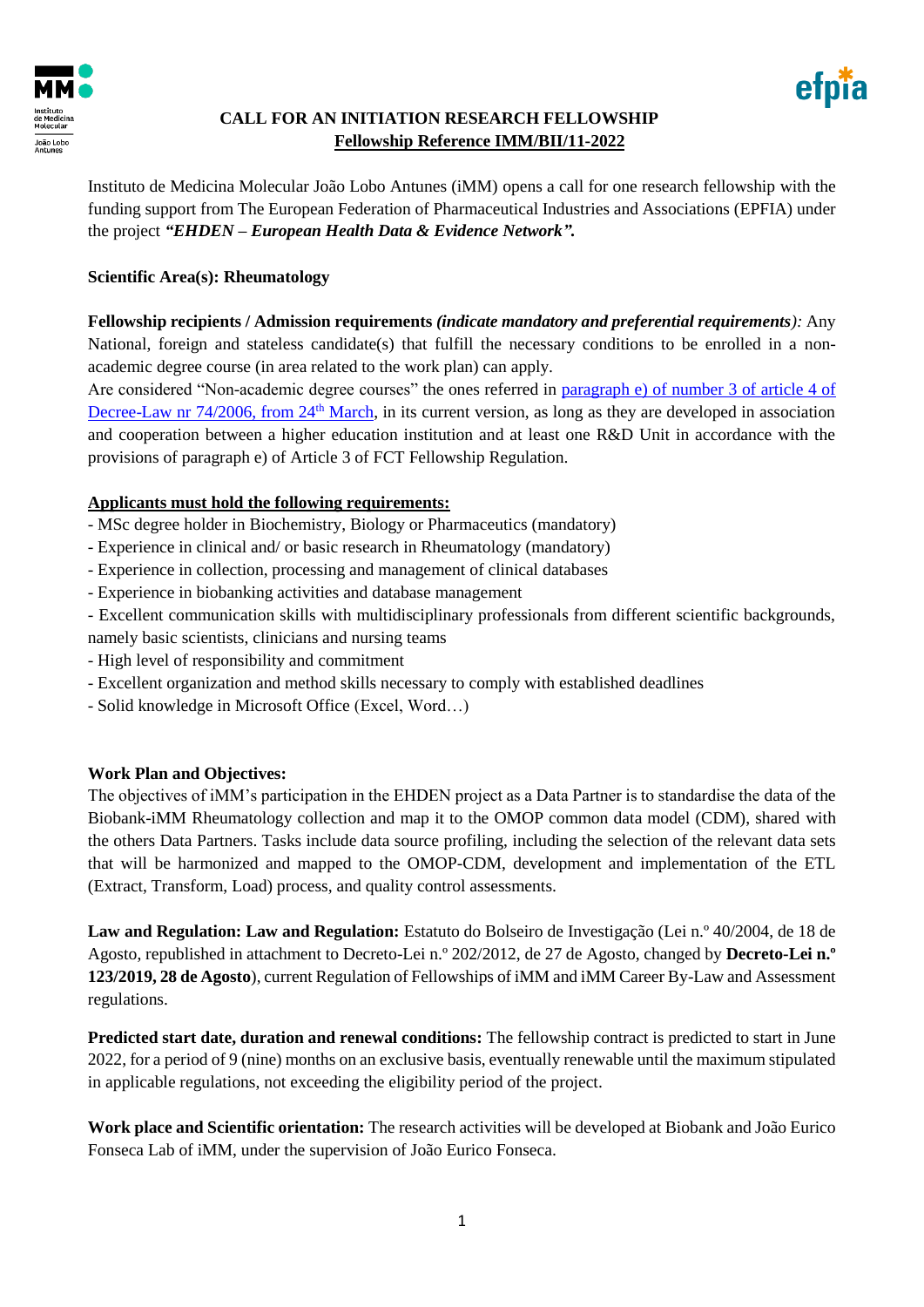

**Non-discrimination and equal access policy***:* iMM undertakes to ensure compliance with the principles of non-discrimination and equality and to that extent, provides that no candidate



can be privileged, benefited, harmed or deprived of any right or exempted from any duty due in particular ancestry, age, gender, sexual orientation, marital status, family status, economic status, education, social origin or condition, genetic heritage, reduced working capacity, disability, chronic disease, nationality, ethnic origin or race, place of origin, language, religion, political or ideological convictions and trade union membership.

**Research Fellows Support Centre:** The monitoring centre works on Tuesdays and Thursdays from 9:00AM to 6:30PM at Human Resources Office.

**Fellowship financial conditions:** The fellow will benefit from a monthly stipend in the amount of **€2000** in accordance with the applicable regulation. The amount will be paid by wire transfer at the end of each month. The fellow will also benefit from a personal accident insurance to execute the proposed research activities as well as the right to Social Security through Voluntary Social Insurance regimen, if wanted, under the terms of Código dos Regimes Contributivos do Sistema Previdencial de Segurança Social, and the contributions costs will be supported by the research project.

**Application documents:** - Motivation Letter; - Detailed CV; - MSc certificate - Candidate's declaration of honor indicating previous fellowships, if any, its typology and duration. *The non-compliance with these requirements determines the immediate rejection of the application.*

In case the applicant does not have yet the required degree certificate, a declaration of honor stating the conclusion of the necessary qualifications for the purposes of this process will be accepted and must be sent by the end date of the call.

**Jury evaluation and selection:** Prof. Doutor João Eurico Fonseca, principal investigator at Instituto de Medicina Molecular João Lobo Antunes; Bárbara Gomes, senior professional at Technology Transfer Office, and Ângela Afonso, Biobank-iMM manager.

**Selection methods:** CV (50%), Interview (50%). All candidates who hold the mandatory requirements will be selected for the interview.

*(In case of interview, must be indicated the criteria to be apply to determinate who will be selected for an interview and its valuation).* 

**Deadlines and application process:** The call will be open from **April 6th until April 20th 2022.**  Applications should be submitted through iMM website, by clicking in the "Apply" button below the position job ad. *The non-compliance with these requirements determines the immediate rejection of the application.*

**Notification of results:** The evaluation results will be announced within 90 days after the termination of the applications submission deadline, by writing and publishing a jury meeting minute at iMM website at <https://imm.medicina.ulisboa.pt/jobs/#results> with all process of recruitment, evaluation and selection including a list of all excluded and admitted candidates and for these last ones, their classification. All admitted candidates will be notified by email.

**Preliminary Hearing and Final Decision Deadline**: After notification, all candidates have 10 working days to respond. Panel's final decisions are pronounced within a period of 90 days, from application deadline.